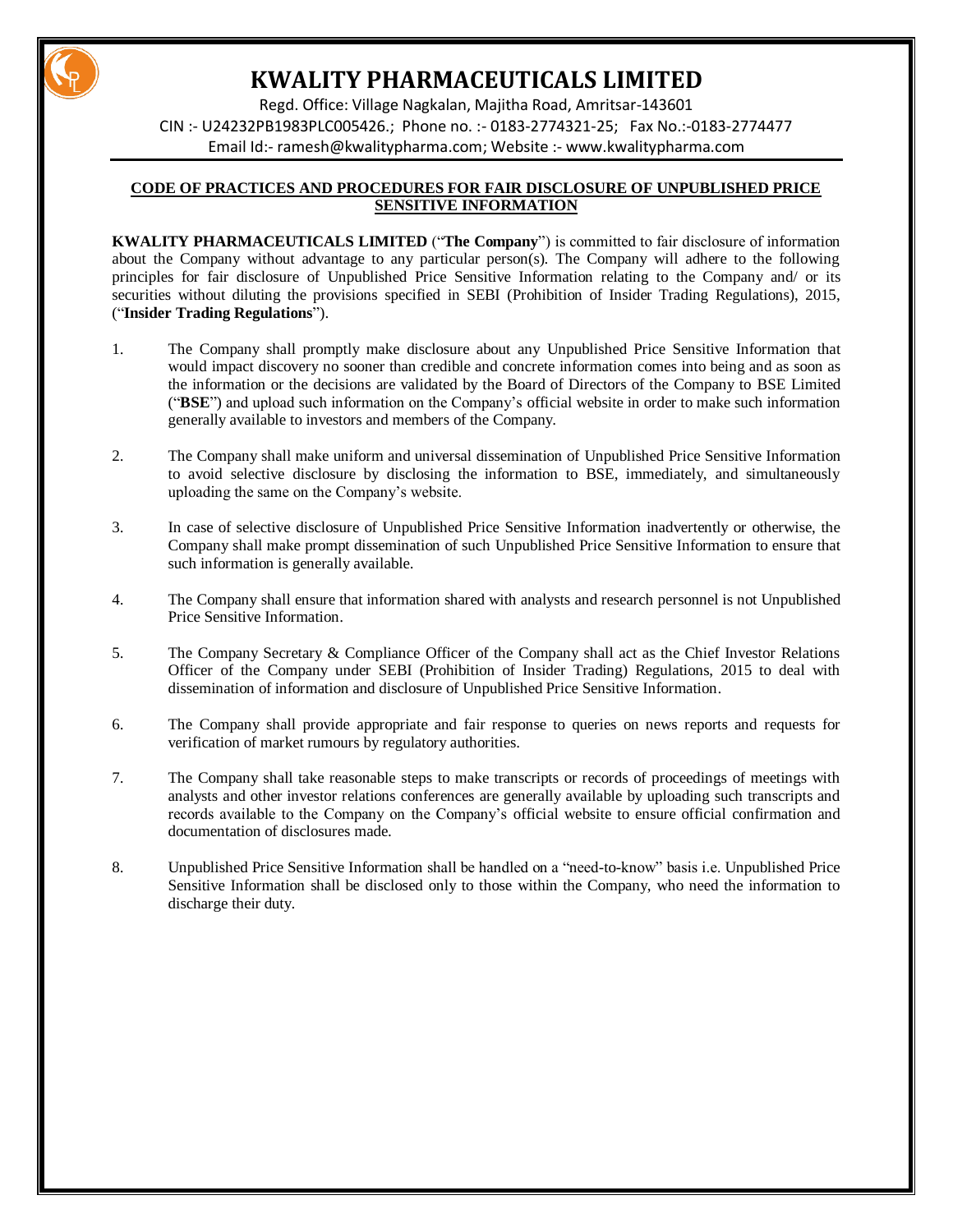

Regd. Office: Village Nagkalan, Majitha Road, Amritsar-143601 CIN :- U24232PB1983PLC005426.; Phone no. :- 0183-2774321-25; Fax No.:-0183-2774477 Email Id:- [ramesh@kwalitypharma.com;](mailto:ramesh@kwalitypharma.com) Website :- [www.kwalitypharma.com](http://www.kwalitypharma.com/)

# **KWALITY PHARMACEUTICALS LIMITED**

# **CODE OF CONDUCT TO REGULATE, MONITOR AND REPORT TRADING BY INSIDERS**

# **1. PREAMBLE**

- 1.1. **KWALITY PHARMACEUTICALS LIMITED**, the Company endeavours to preserve the confidentiality of Unpublished Price Sensitive Information and to prevent the misuse of such information. The Company is committed to transparency, fairness in dealing with all the stakeholders and in ensuring adherence to all laws and regulations in force.
- 1.2. The Securities Exchange Board of India (Prohibition of Insider Trading) Regulations, 2015,(the "**Regulations**"), which replace the Securities Exchange Board of India (Prohibition of Insider Trading) Regulations, 1992, as amended, make it mandatory for every public listed company to lay down a code of conduct for regulation, monitoring and reporting of insider trading by employees of the Company, including directors, and other "connected persons" (as defined in the Regulations), in relation to the securities of the Company (this "**Code**" or the "**Code**").
- 1.3. This Code is applicable to every Designated Employee of the Company (as defined below), their Immediate Relatives (as defined below) and other connected persons (as defined in the Regulations) (together referred to as "**Designated Persons**"), and each such Designated Person has a duty to safeguard the confidentiality of all information obtained, including during the course of his or her employment at the Company.

### **2. DEFINITIONS AND INTERPRETATIONS**

#### **Definitions**

2.1. Terms used but not defined herein, shall unless the context requires otherwise have the meaning assigned to them below:

*"Act" or "SEBI Act"* means the Securities and Exchange Board of India Act, 1992.

*"Board" or "Board of Directors"* means the Board of Directors of the Company or any Committee thereof;

*"Code" or "Code of Conduct"* shall mean the Code of Internal Procedures and Conduct for Regulating, Monitoring and Reporting of trading by insiders of **KWALITY PHARMACEUTICALS LIMITED** as amended from time to time.

*Company* means **KWALITY PHARMACEUTICALS LIMITED.** 

*Compliance Officer* means Company Secretary or such other senior officer, who is financially literate and is capable of appreciating requirements for legal and regulatory compliance under the Regulations designated so and reporting to the Board of Directors and who shall be responsible for compliance of policies, procedures, maintenance of records, monitoring adherence to the rules for the preservation of Unpublished Price Sensitive Information, monitoring of trades and the implementation of the codes specified in the Regulations under the overall supervision of the Board of Directors of the Company and other requirements under the Regulations;

*Connected Person* means: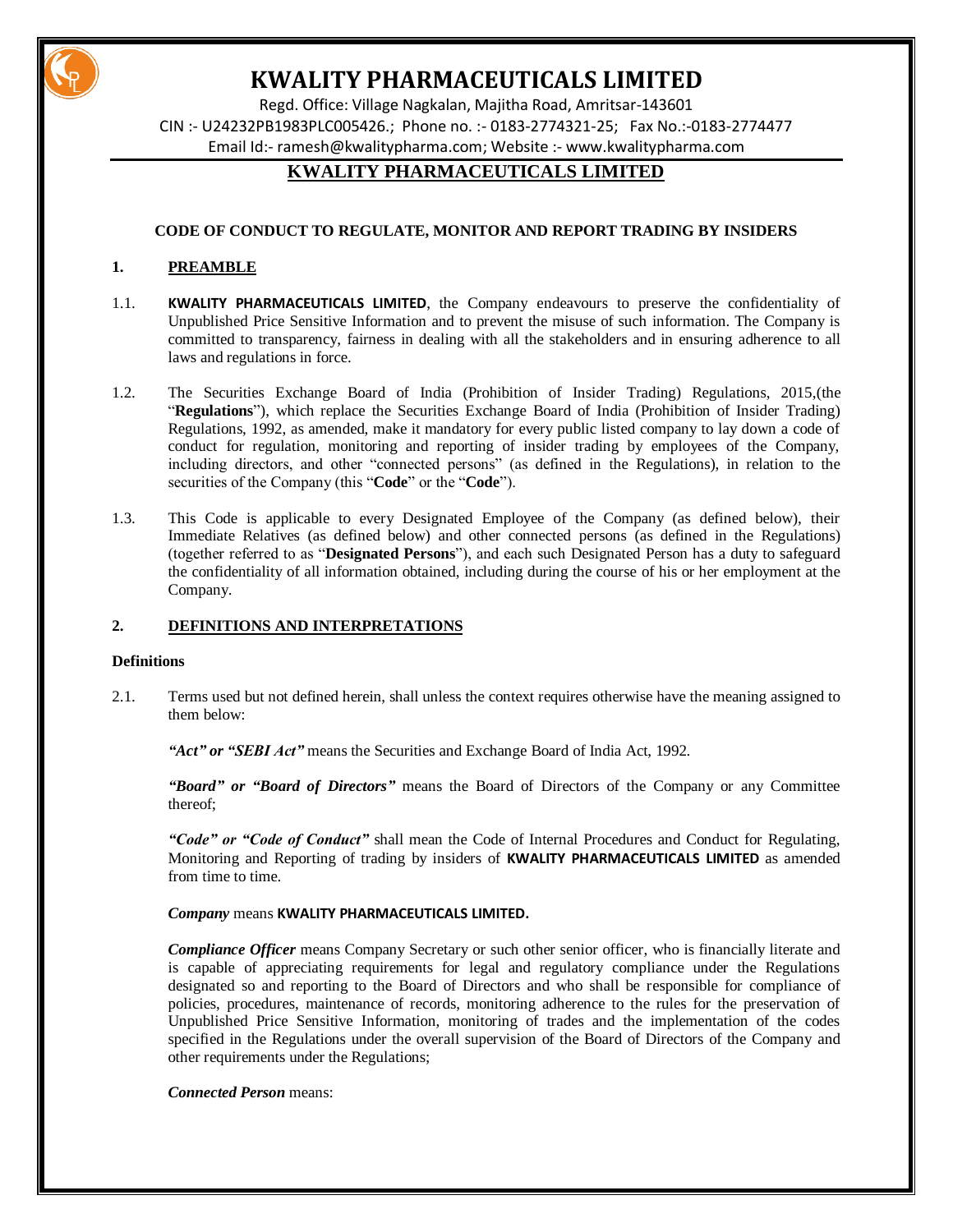

Regd. Office: Village Nagkalan, Majitha Road, Amritsar-143601

CIN :- U24232PB1983PLC005426.; Phone no. :- 0183-2774321-25; Fax No.:-0183-2774477

Email Id:- [ramesh@kwalitypharma.com;](mailto:ramesh@kwalitypharma.com) Website :- [www.kwalitypharma.com](http://www.kwalitypharma.com/)

- (i) Any person who is or has during the six months prior to the concerned act been associated with a Company, directly or indirectly, in any capacity including by reason of frequent communication with its officers or by being in any contractual, fiduciary or employment relationship or by being a director, officer or an employee of the Company or holds any position including a professional or business relationship between himself and the Company whether temporary or permanent, that allows such person, directly or indirectly, access to Unpublished Price Sensitive Information or is reasonably expected to allow such access.
- (ii) Without prejudice to the generality of the foregoing, the persons falling within the following categories shall be deemed to be connected persons unless the contrary is established, -
	- (a) an immediate relative of connected persons specified in clause (i); or
	- (b) a holding company or associate company or subsidiary company; or
	- (c) anintermediaryasspecifiedinSection12oftheActoranemployeeordirectorthereof;or
	- (d) an investment company, trustee company, asset management company or an employee or director thereof; or
	- (e) an official of a stock exchange or of clearing house or corporation; or
	- (f) a member of board of trustees of a mutual fund or a member of the board of directors of the asset management company of a mutual fund or is an employee thereof; or
	- (g) a member of the board of directors or an employee, of a public financial institution as defined in section 2 (72) of the Companies Act, 2013; or
	- (h) an official or an employee of a self-regulatory organization recognised or authorised by the Board; or
	- (i) a banker of the Company; or
	- (j) a concern, firm, trust, Hindu undivided family, company or association of persons wherein a director of the Company or his immediate relative or banker of the Company, has more than ten per cent, of the holding or interest.

*Dealing in Securities* means subscribing, buying, selling or agreeing to subscribe, buy, sell or deal in any securities either as principal or agent;

*Designated Employee* means: (a) All directors of the Company; (b) All employees of the rank of General Manager and above of the Company; (c) All employees of the rank of Manager and above in the finance and accounts, legal and secretarial and internal audit function/department; and (d) any other employee of the Company designated by the Board of Directors in consultation with the Compliance Officer, from time to time;

*Director* means a member of the Board of Directors:

*Employee* means every employee of the Company including the Directors in the employment of the Company;

*Financial results* mean the quarterly, half yearly or annual financial statements of the Company;

*Generally Available Information* means information that is accessible to the public Compliance Officer a non-discriminatory basis;

*Immediate Relative* for the purpose of this Code means spouse of a Designated Employee, and includes parent, sibling and child of such Designated Employee or of the spouse, any of whom is either dependent financially on such Designated Employee or consults such Designated Employee in taking decisions relating to trade in Securities;

*Insider* means any person who is (a) a "Connected Person" or (b) any person in possession of or having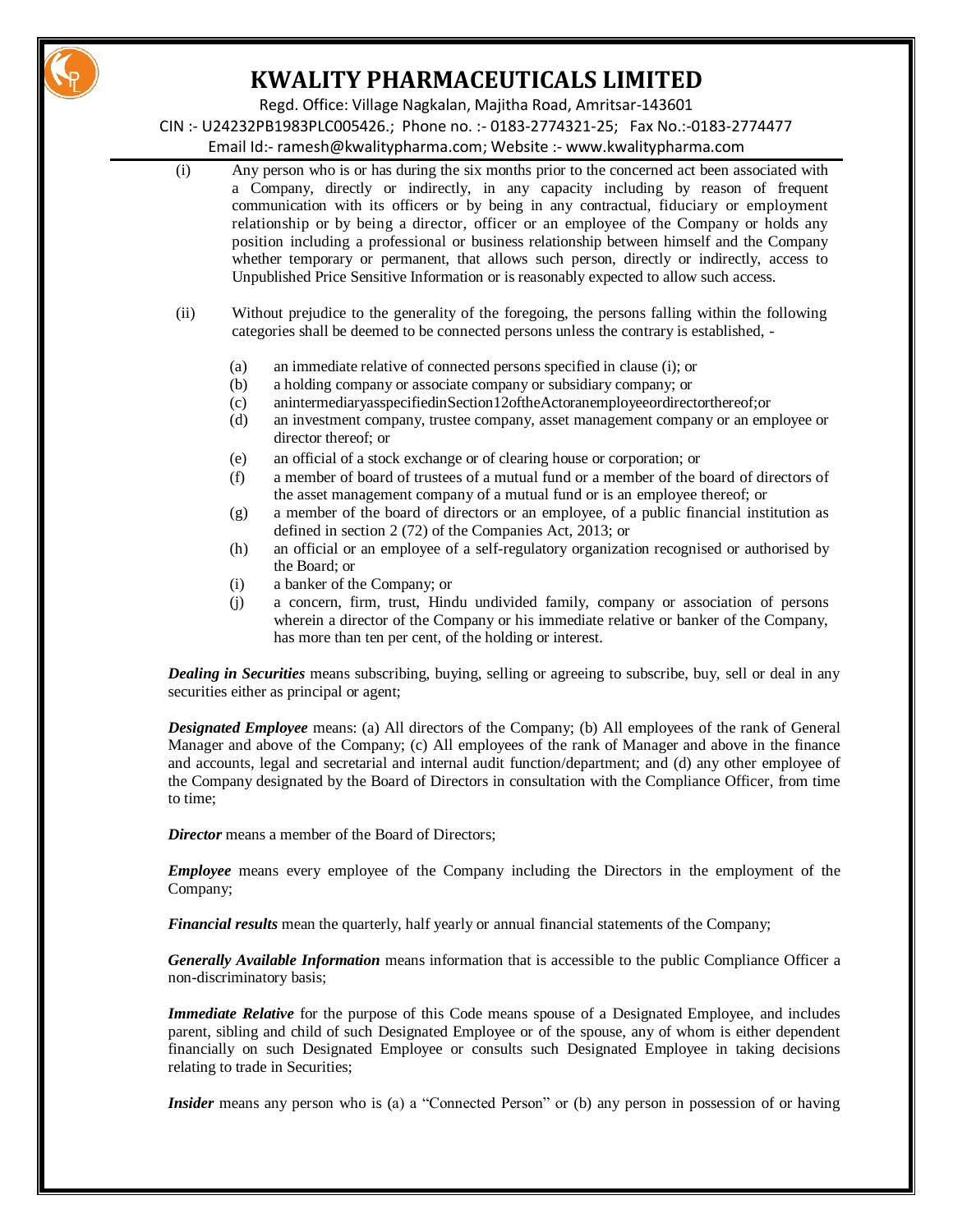

Regd. Office: Village Nagkalan, Majitha Road, Amritsar-143601

CIN :- U24232PB1983PLC005426.; Phone no. :- 0183-2774321-25; Fax No.:-0183-2774477

Email Id:- [ramesh@kwalitypharma.com;](mailto:ramesh@kwalitypharma.com) Website :- [www.kwalitypharma.com](http://www.kwalitypharma.com/)

access to Unpublished Price Sensitive Information;

*Key Managerial Person* means person as defined in Section 2(51) of the Companies Act, 2013;

*Listing Agreement* means the listing agreements entered into/to be entered into by the Company with the stock exchanges, as amended;

*Prohibited Period* means the period of time when the trading Window is close and as specified in clause 5;

**Promoter** shall have the meaning assigned to it under the Securities and Exchange Board of India (Issue of Capital and Disclosure Requirements) Regulations, 2009 or any modification thereof.

**SEBI** means the Securities and Exchange Board of India;

*Securities* shall have the meaning assigned to it under the Securities Contracts (Regulation) Act, 1956 (42 of 1956) or any modification thereof except units of a mutual fund;

*Takeover regulations* mean the Securities and Exchange Board of India (Substantial Acquisition of Shares and Takeovers) Regulations, 2011 and any amendments thereto;

*Trading* means Dealing in Securities of the Company;

*Specified Persons* means the Directors, Connected persons, the Insiders, the Designated Employees, Promoters and their immediate relatives collectively

*Trading Window* means the period of time when trading is allowed; and

*Unpublished Price Sensitive Information* means any information, relating to a company or its securities, directly or indirectly, that is not generally available which upon becoming generally available, is likely to materially affect the price of the securities and shall, ordinarily including but not restricted to, information relating to the following: –

Words and expressions used and not defined in this Code but defined in the Regulations, Act, Companies Act,2013, the Securities Contracts (Regulation) Act, 1956 (42 of 1956) or the Depositories Act, 1996 (22 of 1996) shall have the meanings respectively assigned to them in those legislations, as amended from time to time.

#### **Interpretations**

- 2.2. This Code shall be interpreted as follows:
	- 2.2.1. terms that have not been defined in the Code shall have the meaning assigned to them in the Regulations;
	- 2.2.2. this Code can be modified/amended/altered only by the Board of Directors subject to the condition that such alteration shall not be inconsistent with the provisions of the Regulations;
	- 2.2.3. reference to a statute or a statutory provisions includes to the extent applicable at any prevalent time: (a) that statute or statutory provision as from time to time consolidated, modified, re-enacted, replaced by any statute or statutory provision; and (b) any subordinate legislation or regulation made under the relevant statute or statutory provision;
	- 2.2.4. Unless the context otherwise requires, all words (whether gender specific or gender neutral) shall be deemed to include each of the masculine, feminine and neuter genders and words importing the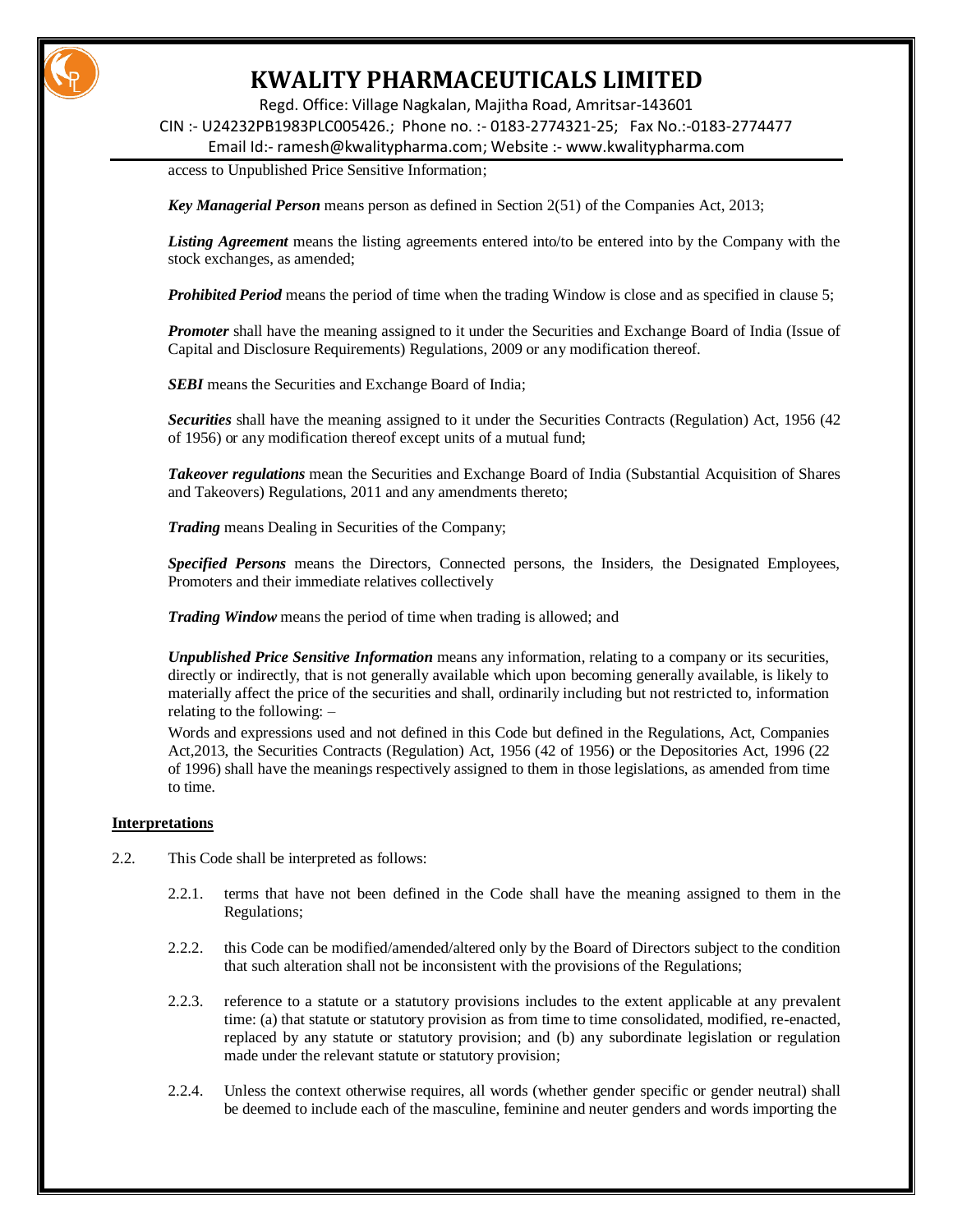

Regd. Office: Village Nagkalan, Majitha Road, Amritsar-143601 CIN :- U24232PB1983PLC005426.; Phone no. :- 0183-2774321-25; Fax No.:-0183-2774477 Email Id:- [ramesh@kwalitypharma.com;](mailto:ramesh@kwalitypharma.com) Website :- [www.kwalitypharma.com](http://www.kwalitypharma.com/)

singular include the plural and vice-versa; and

2.2.5. Any reference to a person includes any individual, firm, corporation, partnership, company, trust, association, joint-venture, government or agency or political subdivision thereof or other entity of any kind, whether or not having separate legal personality. A reference to any person in this Code shall when the context permits include such person's executives, administrators, heirs, legal representatives and permitted successors and assigns.

# **3. COMPLIANCE OFFICER**

- 3.1. The Company has designated the Company Secretary as the Compliance Officer. The Compliance Officer shall report to the Board of the Company and in particular, shall provide reports annually to the Chairman of the Board.
- 3.2. The Compliance Officer shall be responsible for, *inter alia*, the following;
	- 3.2.1. maintenance of records required under the Regulation including (i) the record of Designated Employees substantially in the format set out in Annexure I hereto and any changes made in the list of Designated Employees; and (ii) a record of declarations for a minimum period of five years;
	- 3.2.2. in consultation with the Chairman of the Company and as directed by the Board, the specification and announcement of a prohibited period;
	- 3.2.3. maintenance of record of Prohibited Periods specified from time to time; and
	- 3.2.4. Setting forth policies, procedures, monitoring adherence to the rules for the preservation of Unpublished Price Sensitive Information, approval of the trading, plan pre-clearing of Designated Persons, monitoring of trading and the implementation of this Code under the overall supervision of the Board.

### **4. UNPUBLISHED PRICE SENSITIVE INFORMATION**

#### **Preservation of Unpublished Price Sensitive Information**

4.1. Designated Persons shall maintain the confidentiality of all Unpublished Price Sensitive Information and shall not pass on such information to any person directly or indirectly by way of making a recommendation for the purchase or sale of Securities.

### **Need to Know**

4.2. All information is to be handled within the Company on a "need-to-know" basis and no Unpublished Price Sensitive Information should be communicated to any person except in furtherance of the Insider's legitimate purposes, performance of duties or discharge of his legal obligations.

#### **Limited access to confidential information**

- 4.3. Files containing confidential information shall be kept secured. Computer files must have adequate security of login and password, etc. Files containing confidential information should be deleted/destroyed after its use. No such related documents should be kept lying at any place accessible to other employees/persons.
- 4.4. If any Designated Person wants to cross the "Chinese Wall", they shall seek permission from the Compliance Officer in writing stating the reasons/justification for doing so, which permission shall be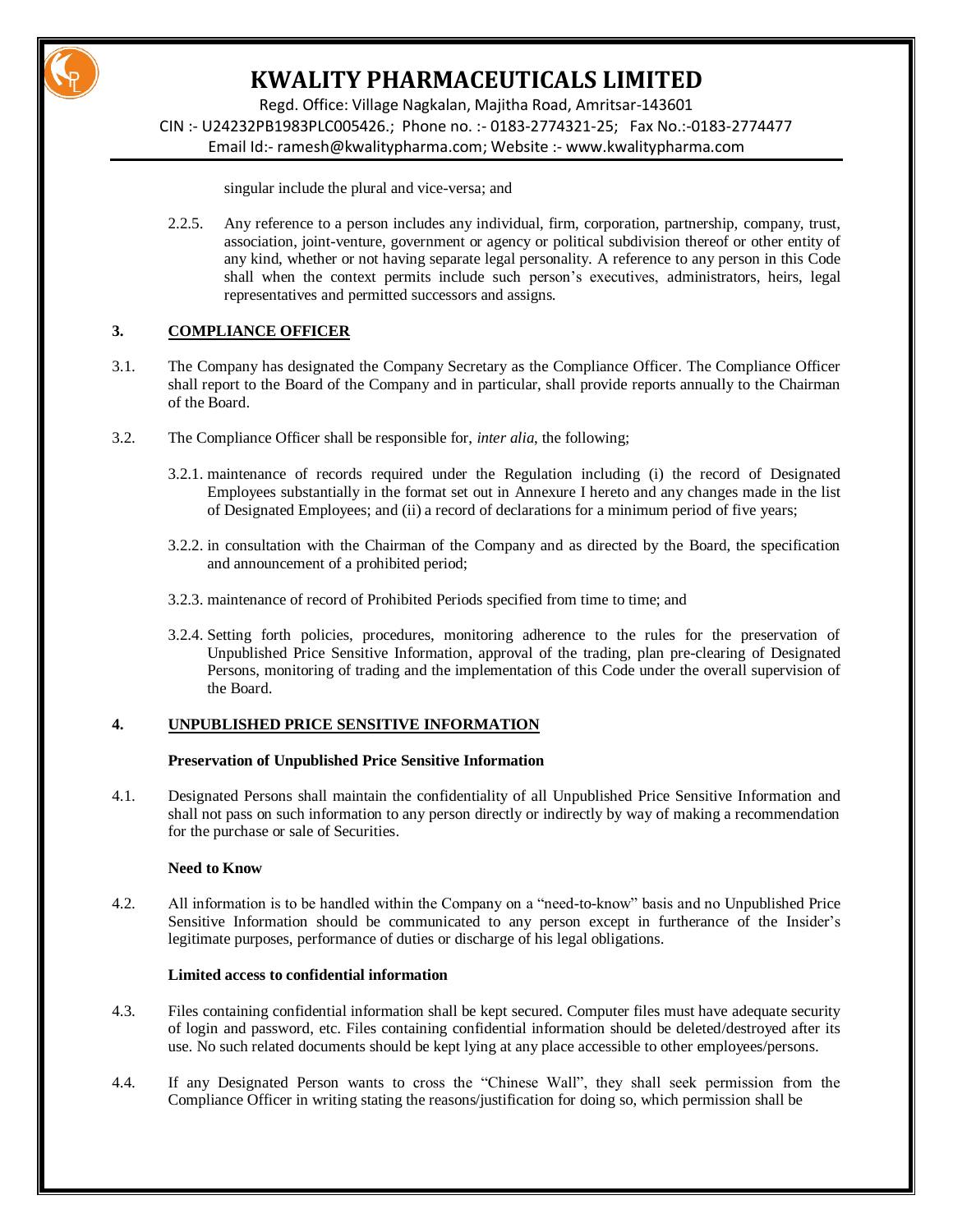

Regd. Office: Village Nagkalan, Majitha Road, Amritsar-143601 CIN :- U24232PB1983PLC005426.; Phone no. :- 0183-2774321-25; Fax No.:-0183-2774477 Email Id:- [ramesh@kwalitypharma.com;](mailto:ramesh@kwalitypharma.com) Website :- [www.kwalitypharma.com](http://www.kwalitypharma.com/)

obtained from the Board. The Compliance Officer shall require such Designated Person to produce an undertaking that the information will not be shared with any other person except as permitted and neither he nor the person with whom the information is shared or their Immediate Relatives shall trade in or induce others to trade in the Securities of the Company.

# **5. PROHIBITION OF INSIDER TRADING**

### **Prohibition**

- 5.1. No insider shall:
	- 5.1.1. Trade in Securities of the Company, either on their own behalf or on behalf of any other person when in possession of any Unpublished Price Sensitive Information; or
	- 5.1.2. Communicate, provide or allow access to any Unpublished Price Sensitive Information or Securities listed or proposed to be listed to any person including other insiders except where such communication is for legitimate purposes, performance of duties or discharge of legal obligations.

# **Trading plan**

5.2. An Insider shall be entitled to formulate a trading plan and present it to the Compliance Officer for approval and public disclosure pursuant to which trades may be carried out on his behalf in accordance with such plan and subject to the Regulations.

### **Trading Restrictions**

- 5.3. Designated Persons shall not indulge in Trading during a Prohibited Period.
- 5.4. The following events shall trigger a prohibited period, the duration of which shall be in accordance with clause 5.5 below:
	- 5.4.1. declaration of financial results;
	- 5.4.2. declaration of dividends, whether interim or final;
	- 5.4.3. issue of securities by way of public issue, rights issue or bonus issue;
	- 5.4.4. acquisition, amalgamation, merger, de-merger, take-over of companies/businesses, delisting, disposals or expansion of business, new projects or such other transactions in respect of the Company;
	- 5.4.5. buy-back and splitting of Securities or any other change in capital structure;
	- 5.4.6. changes in key managerial personnel;
	- 5.4.7. any change in policies, plans or operations of the Company;
	- 5.4.8. material events in accordance with the Listing Agreement.
- 5.5. The Prohibited Period shall begin on earlier of (i) seven days before the day on which the meeting of the Board of Directors is proposed to be held to consider the events set out in Clause 5.4; and (ii) the date of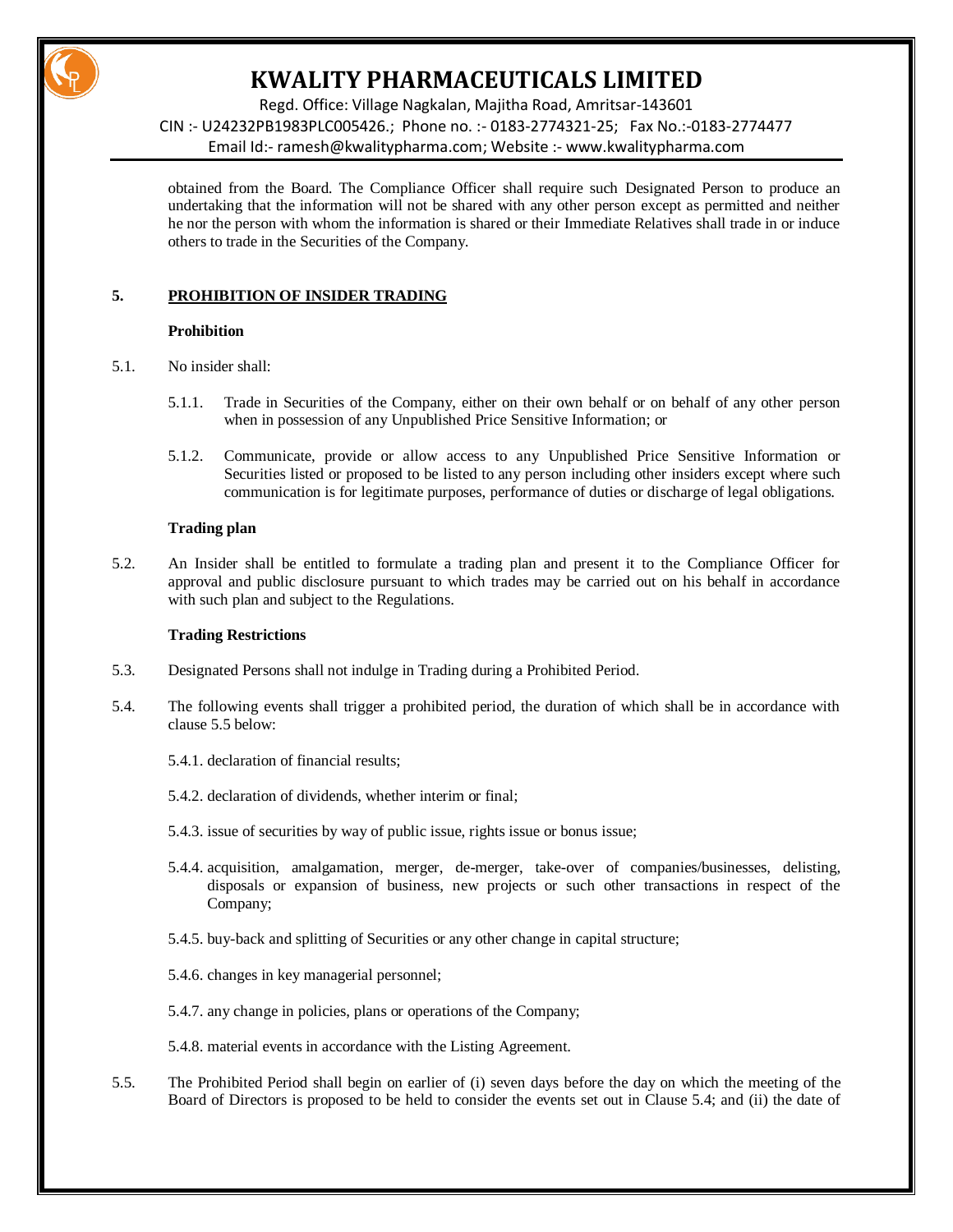

Regd. Office: Village Nagkalan, Majitha Road, Amritsar-143601

CIN :- U24232PB1983PLC005426.; Phone no. :- 0183-2774321-25; Fax No.:-0183-2774477

Email Id:- [ramesh@kwalitypharma.com;](mailto:ramesh@kwalitypharma.com) Website :- [www.kwalitypharma.com](http://www.kwalitypharma.com/)

circulation of agenda papers pertaining to any of the events set out in Clause 5.4 above. The Trading Window shall open 48 hours after the close of the board meeting at which decisions in respect of the above events is made public, whichever is later, or at a later date as may be determined by the Compliance Officer. The Company shall intimate the beginning of the Prohibited Period to all Designated Persons in the form annexed hereto as Annexure II.

- 5.6. Designated Persons shall undertake trading only when the trading window is open and shall not trade during the Prohibited Periods or all other periods when the Compliance Officer determines that a Designated Person or class of Designated Persons can reasonably be expected to have possession of Unpublished Price Sensitive Information.
- 5.7. The Compliance Officer shall confidentially maintain a list of Securities as a "restricted list" which shall be used as a basis for approving or rejecting applications for preclearance of trades.
- 5.8. The Trading Window and Prohibited Period shall also be applicable to any person having contractual or fiduciary relation with the Company, such as auditors, accountancy firms, law firms, analysts, consultants, etc., assisting or advising the Company.
- 5.9. Options under an ESOP may be exercised during a Prohibited Period. However sale of Securities allotted on exercise of such options shall not be allowed during a Prohibited Period.

### **Pre-clearance or pre-dealing of Trading**

- 5.10. Designated Persons who intend to undertake Trading when the Trading Window is open, in [1,00,000 *equity shares*] or more equity shares of Rs.10/- each of the Company in a single day, shall pre-clear the transactions as per pre-dealing procedure as described below. In case of change in face value of share of the Company in future, the limit for taking pre-clearance shall change accordingly. No Designated Person shall be entitled to apply for pre-clearance of any proposed trade if such Designated Person is in possession of Unpublished Price Sensitive Information even if the Trading Window is not closed.
- 5.11. An application for pre-clearance of Trading shall be made out to the Compliance Officer substantially in the form set out in Annexure III.
- 5.12. The application shall incorporate, *inter alia*, the following clauses:
	- 5.12.1. the estimated number of securities that the Designated Person intends to deal in, the details as to the depository with which he has a security account, the details as to the Securities in such depository mode and such other details as may be required by the Compliance Officer;
	- 5.12.2. An undertaking (as per Annexure IV) shall be executed in favour of the Compliance Officer and the Company, by such Designated Person which shall *inter alia* state that the applicant is not in possession of any Unpublished Price Sensitive Information.
- 5.13. The Compliance Officer shall on receiving an application for pre-clearance provide the relevant Designated Person with an acknowledgement on duplicate of the application.
- 5.14. If the application for pre-clearance has been duly completed in accordance with Annexure III and Annexure IV, the Compliance Officer shall grant approval, at his sole discretion, within (2) working days from the date of acknowledgement substantially in the form set out in Annexure V.
- 5.15. the Compliance Officer shall retain copies of all applications and acknowledgements.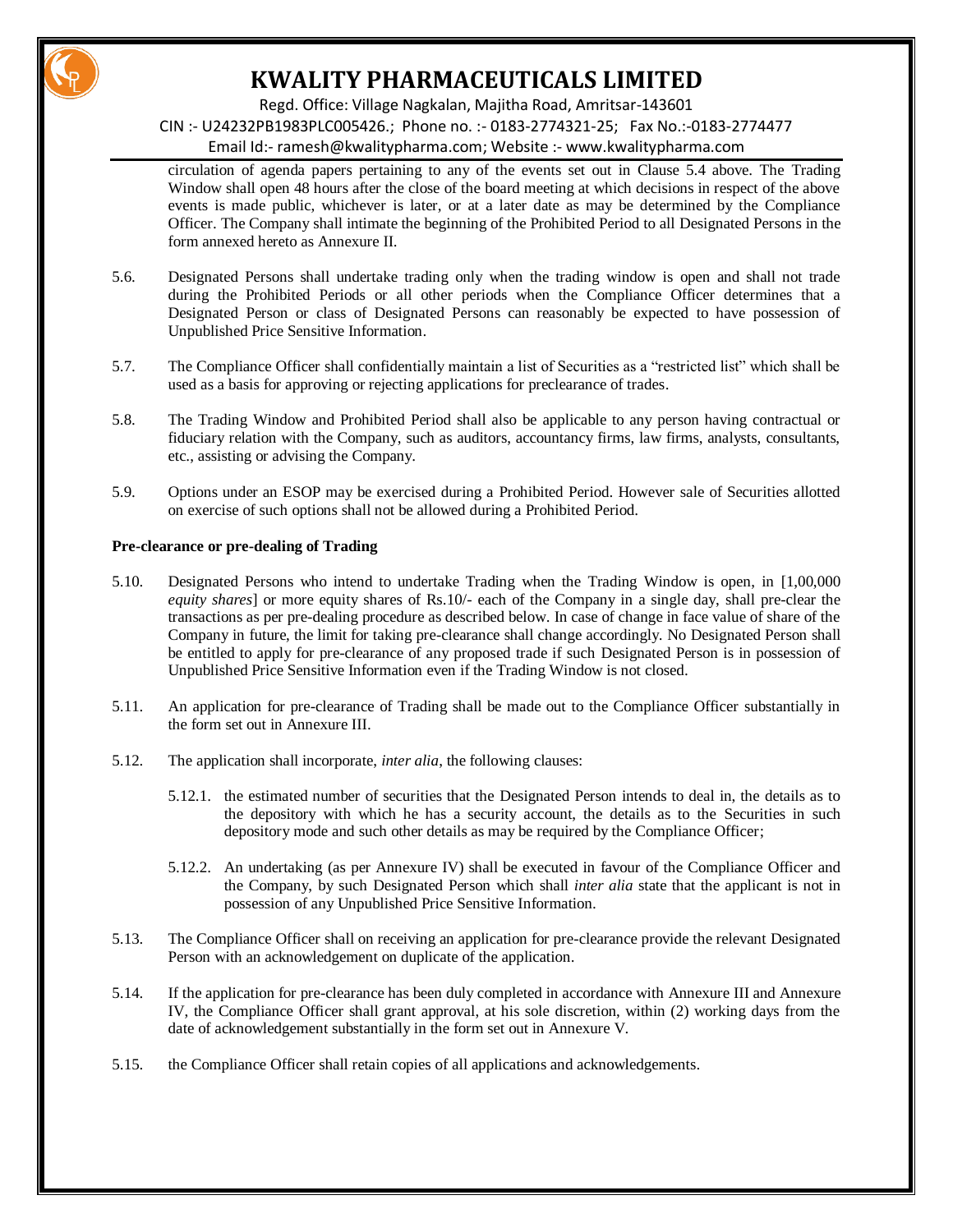

Regd. Office: Village Nagkalan, Majitha Road, Amritsar-143601 CIN :- U24232PB1983PLC005426.; Phone no. :- 0183-2774321-25; Fax No.:-0183-2774477 Email Id:- [ramesh@kwalitypharma.com;](mailto:ramesh@kwalitypharma.com) Website :- [www.kwalitypharma.com](http://www.kwalitypharma.com/)

### **Other Restrictions**

- 5.16. Within one week of the grant of pre-clearance approval under clause 5.14, the relevant Designated Person shall complete the proposed transaction in respect of which such approval was granted. If such transaction is not completed within the period of one week, the relevant Designated Person must seek a fresh preclearance in accordance with the Code.
- 5.17. The Designated Person shall make declarations of pre-clearance transactions substantially in the form set out in Annexure VI. Even in cases where the transaction has not been undertaken, the same should be reported by the Designated Person in the above format together with reasons for non-execution of the trade. The Compliance Officer shall maintain a record of the reasons provided in relation to the non-execution of trades by Designated Persons who have secured pre-clearance.
- 5.18. Designated Persons who trade in any Securities of the Company shall not execute a contra trade during the next six months following the prior transaction. To the extent permitted under the Regulations, the Compliance Officer may, in his discretion, grant relaxations from this restriction for reasons to be recorded in writing provided that such relaxation does not violate the Regulations. In case a contra trade is executed inadvertently or otherwise in violation of such restriction the profit from such trade shall be liable to be disgorged for remittance to the Securities and Exchange Board of India for credit to the investor protection and education fund administered by it under the SEBI Act. In case of subscription for Securities in the primary market (IPO) and to the extent required under the Regulations, Designated Persons shall hold their investments for a minimum period of 30 days commencing from the allotment of the relevant Securities to such Designated Persons.
- 5.19. For the avoidance of doubt, equity shares allotted or granted to designated employees pursuant to an ESOP shall not be subject to the restrictions on holding securities prescribed herein.

# **6. DISCLOSURES**

Designated Employees, Promoters and members of Promoter Group, shall make the following disclosures of Securities and other voting rights in the Company held by them and their Immediate Relatives to the Compliance Officer substantially in the form set out in Annexure VII, Annexure VIII and Annexure IX:

| <b>Periodicity of Disclosure</b>                                                         | <b>Disclosure</b>                                                                                                                                                      | Time period within which disclosure                                                                                                                                                                                                                                                    |  |  |
|------------------------------------------------------------------------------------------|------------------------------------------------------------------------------------------------------------------------------------------------------------------------|----------------------------------------------------------------------------------------------------------------------------------------------------------------------------------------------------------------------------------------------------------------------------------------|--|--|
|                                                                                          | <b>Requirement</b>                                                                                                                                                     | is to be made                                                                                                                                                                                                                                                                          |  |  |
| Initial<br>disclosure<br>Designated<br>by a<br>Employee (Annexure VII)                   | Number of Securities or<br>voting rights held and<br>position<br>taken<br>in<br>derivatives<br>by<br>such<br>Designated Employee<br>Immediate<br>and his<br>Relatives. | For new Designated Employees, within<br>7 days of such person being classified as<br>a Designated Employee. In case of<br>existing Designated Employees, within<br>30 days of the effective date of this<br>Code.                                                                      |  |  |
| disclosure by a<br>Initial<br>promoter or<br>member of promoter group (Annexure<br>VIII) | Number of Securities or<br>voting rights held and<br>position<br>taken<br>in<br>derivatives by him and<br>his Immediate Relatives.                                     | For new promoters or members of the<br>promoter group, within 7 days of such<br>person being classified as a promoter or<br>members of the promoter group. In case<br>of existing promoters or members of the<br>promoter group, within 30 days of the<br>effective date of this Code. |  |  |
| Designated<br>disclosure<br>by<br>Annual<br>a<br>Employee (Annexure IX)                  | Number of Securities or<br>voting rights held and<br>position<br>taken<br>in                                                                                           | Annual statement of all holdings as on<br>March 31 of each year, before April 30<br>of that year.                                                                                                                                                                                      |  |  |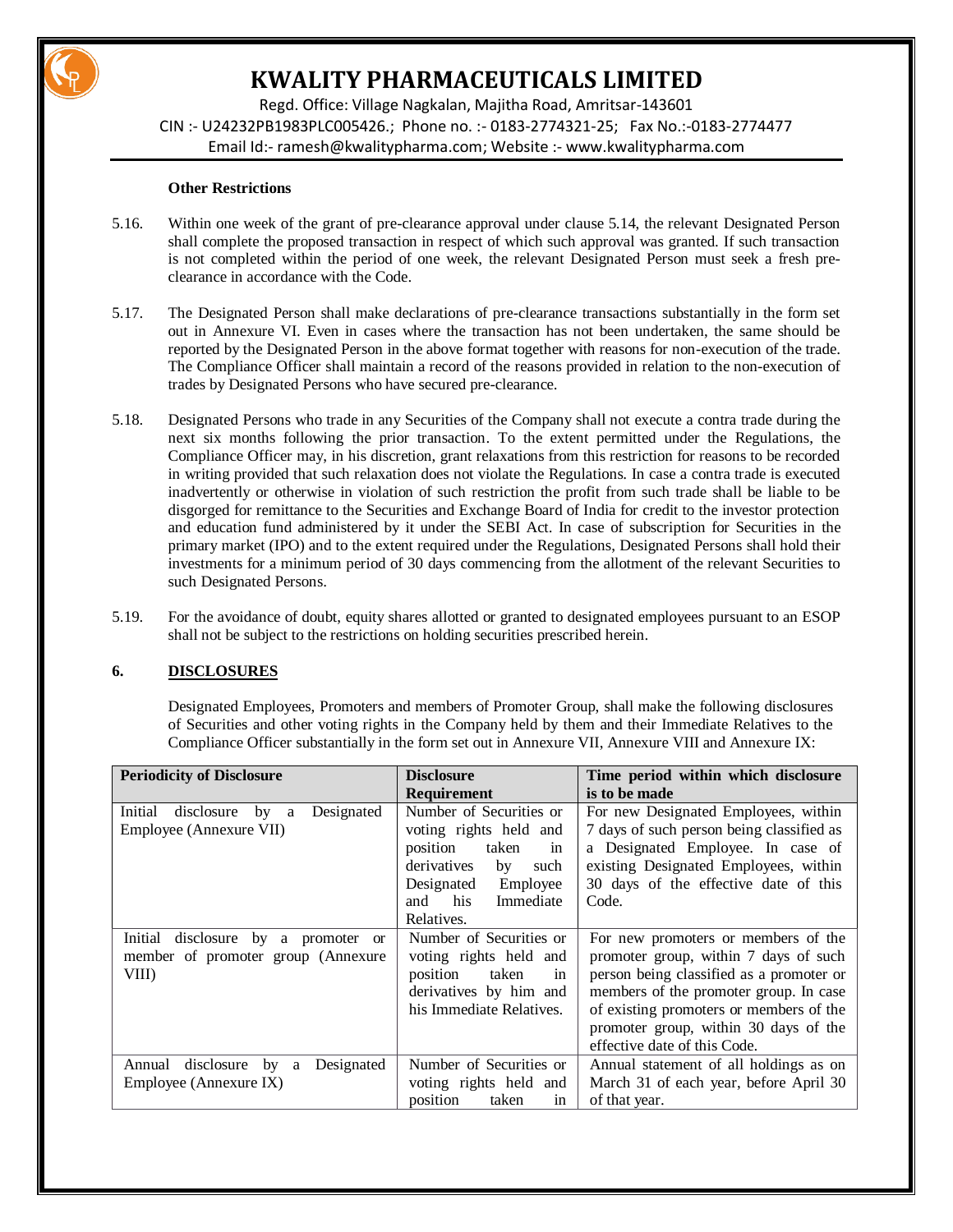

Regd. Office: Village Nagkalan, Majitha Road, Amritsar-143601 CIN :- U24232PB1983PLC005426.; Phone no. :- 0183-2774321-25; Fax No.:-0183-2774477 Email Id:- [ramesh@kwalitypharma.com;](mailto:ramesh@kwalitypharma.com) Website :- [www.kwalitypharma.com](http://www.kwalitypharma.com/)

|                                          | derivatives<br>such<br>by  |                                           |
|------------------------------------------|----------------------------|-------------------------------------------|
|                                          | Employee<br>Designated     |                                           |
|                                          | Immediate<br>his<br>and    |                                           |
|                                          | Relatives                  |                                           |
| Disclosure by employees and directors of | of<br>Total<br>number      | From the date of effective date of this   |
| the Company and any person who is a      | Securities acquired or     | Code, within two trading days of the      |
| Promoter or part of Promoter Group to    | disposed by him and his    | relevant transaction.<br>Further.<br>the  |
| the Company, if the value of Securities  | <b>Immediate Relatives</b> | Compliance Officer shall notify the       |
| traded, whether in one transaction or a  |                            | particulars of such trading to the stock  |
| series of transactions over any calendar |                            | exchanges on which the securities are     |
| quarter, which aggregates to a traded    |                            | listed within two trading days of receipt |
| value in excess of Rs.10 lakhs or such   |                            | of the disclosure or from becoming        |
| other value as may be specified by SEBI  |                            | aware of such information.                |
| (Annexure VIII)                          |                            |                                           |

# **7. RECORDS OF DISCLOSURES RECEIVED BY THE COMPANY**

- 7.1. The Compliance Officer shall maintain records of all declarations in the appropriate form made by the Designated Persons for a minimum period of five years. The Compliance Officer shall also maintain a record of the Designated Employees and any changes made in the list of the Designated Employees.
- 7.2. The Compliance Officer shall place before the Managing Director of the Company on a monthly basis, all the details of the dealing in the Securities by the Designated Persons of the Company together with the accompanying documents provided by the Designated Persons in accordance with this Code.

# **8. PENALTIES FOR CONTRAVENTION**

- 8.1. Specified persons who violate the Code shall be subject to appropriate Disciplinary Action.
- 8.2. The Disciplinary Action taken by the Company shall not preclude SEBI from taking any action if a violation of this Code also results in a violation of the Regulations.

# **9. INFORMATION**

Where there is a violation of the Regulations, the Compliance Officer or the Company shall immediately inform SEBI about such violation.

### **10. GENERAL**

All Specified Persons are advised to review this Code and the Regulations carefully and acquaint themselves with all the provisions contained therein.

# **LIST OF ANNEXURES**

- 1. Register of Designated Employees
- 2. Draft of e-mail or notice for intimating closing of Trading Window or commencement of Prohibited Period
- 3. Application for pre-clearance of trades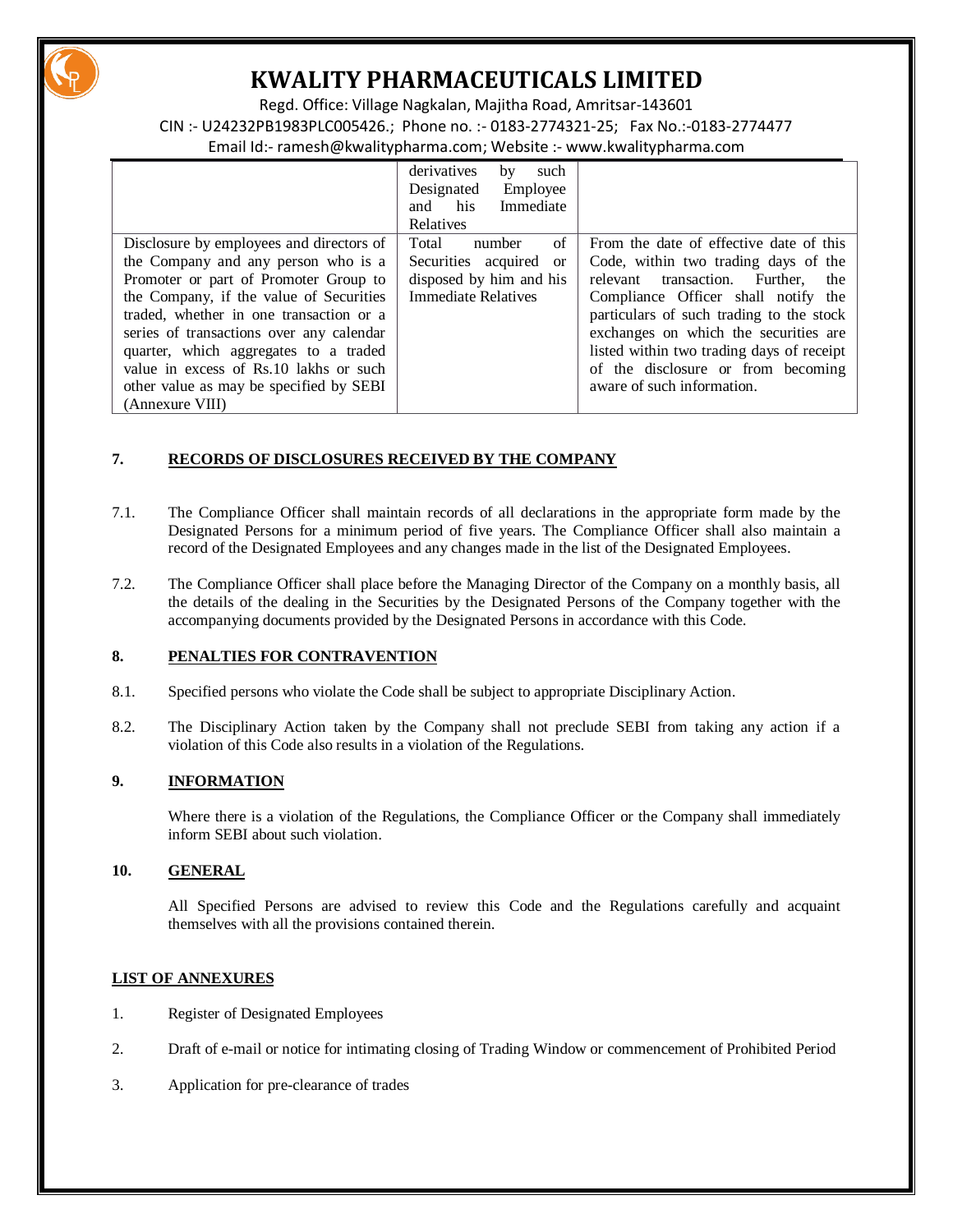

Regd. Office: Village Nagkalan, Majitha Road, Amritsar-143601 CIN :- U24232PB1983PLC005426.; Phone no. :- 0183-2774321-25; Fax No.:-0183-2774477 Email Id:- [ramesh@kwalitypharma.com;](mailto:ramesh@kwalitypharma.com) Website :- [www.kwalitypharma.com](http://www.kwalitypharma.com/)

- 4. Format of Undertaking to be accompanied with the application for pre-clearance
- 5. Pre-clearance Approval Letter
- 6. Format for Disclosure of Pre-Approved Transactions
- 7. Format for initial disclosure of Securities
- 8. Format for disclosure of change in shareholding
- 9. Format of annual disclosure by Designated Employees and their Immediate Relatives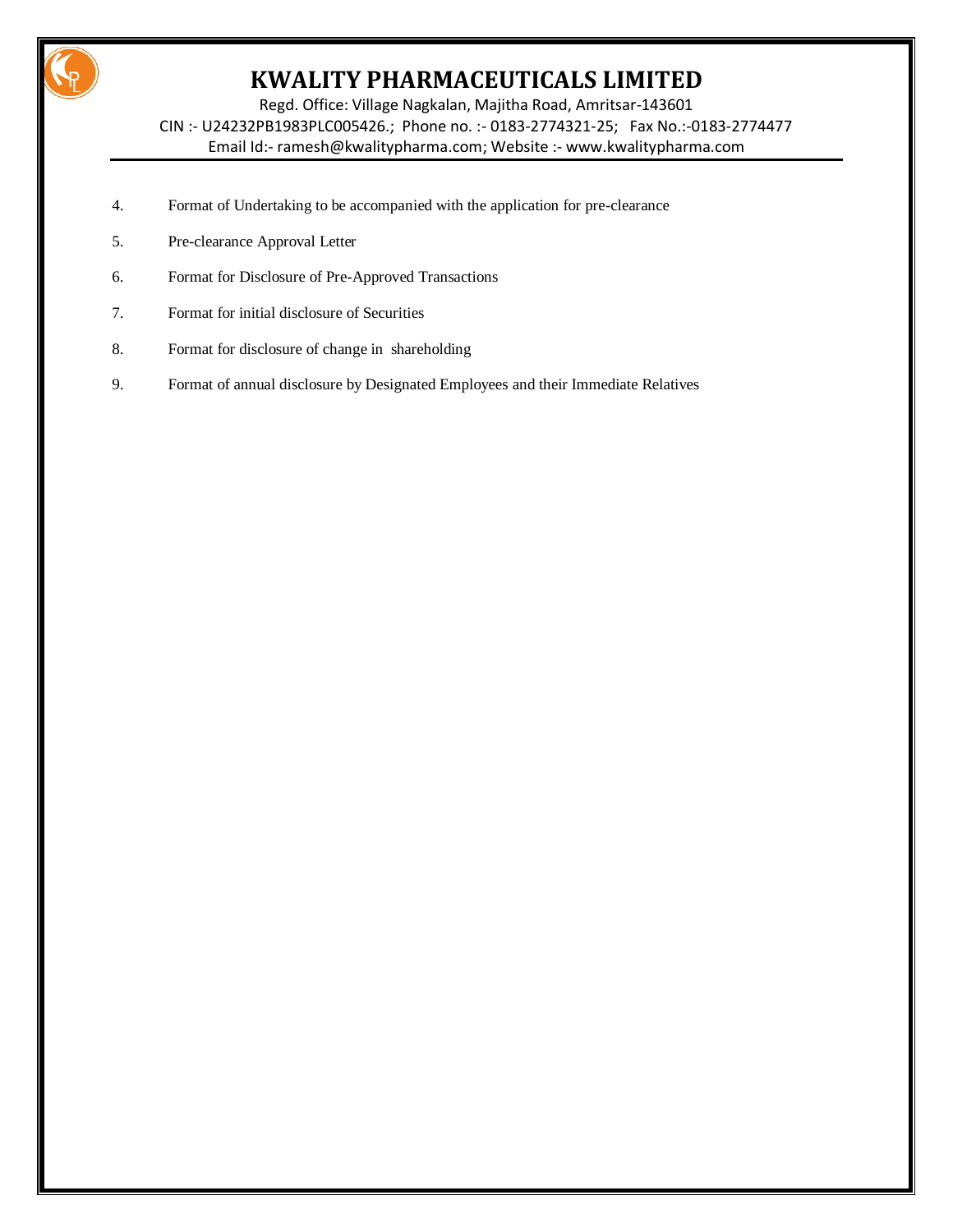

Regd. Office: Village Nagkalan, Majitha Road, Amritsar-143601 CIN :- U24232PB1983PLC005426.; Phone no. :- 0183-2774321-25; Fax No.:-0183-2774477 Email Id:- [ramesh@kwalitypharma.com;](mailto:ramesh@kwalitypharma.com) Website :- [www.kwalitypharma.com](http://www.kwalitypharma.com/)

# **ANNEXURE I**

# **REGISTER OF DESIGNATED EMPLOYEES**

*(To be maintained by the Compliance Officer)*

| <b>Employee</b><br>$N$ o | Name<br><b>Employee</b> | 0.f | Grade | Department | Location | Name<br>0f<br><b>Immediate Relative</b> | Date joining | Date<br><sub>of</sub><br>Registration | <b>Remarks</b> |
|--------------------------|-------------------------|-----|-------|------------|----------|-----------------------------------------|--------------|---------------------------------------|----------------|
|                          |                         |     |       |            |          |                                         |              |                                       |                |
|                          |                         |     |       |            |          |                                         |              |                                       |                |
|                          |                         |     |       |            |          |                                         |              |                                       |                |
|                          |                         |     |       |            |          |                                         |              |                                       |                |
|                          |                         |     |       |            |          |                                         |              |                                       |                |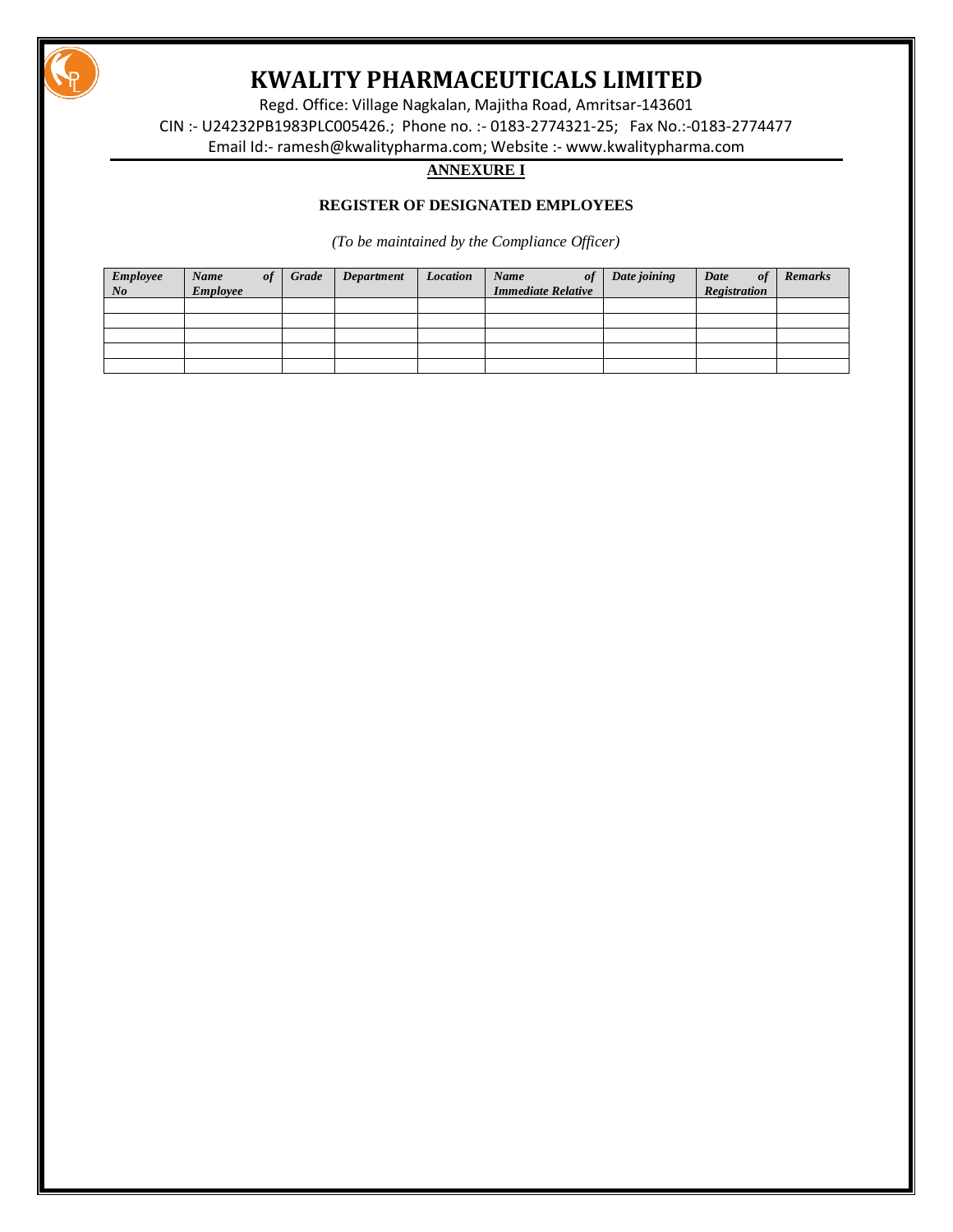

Regd. Office: Village Nagkalan, Majitha Road, Amritsar-143601 CIN :- U24232PB1983PLC005426.; Phone no. :- 0183-2774321-25; Fax No.:-0183-2774477 Email Id:- [ramesh@kwalitypharma.com;](mailto:ramesh@kwalitypharma.com) Website :- [www.kwalitypharma.com](http://www.kwalitypharma.com/)

#### **ANNEXURE II**

### **DRAFT OF E-MAIL FOR INTIMATING CLOSURE OF TRADING WINDOW**

### **Subject: Urgent: Insider Trading- Restrictive period**

To: All Directors, Employees of the Company,

The Board meeting for approving\_\_\_\_ shall be held in the \_\_\_\_\_\_ week of\_\_\_\_\_\_20\_\_\_.

In view of this, as per the Code, I request all of you to refrain from trading in the Company's securities with immediate effect till the expiry of 24 hours after the public announcement of \_\_\_\_\_is made.

Any contravention of the above will be offence under the SEBI Act, 1992 and Regulations made there under and punishable with imprisonment for term up to one year and/or with penalty up to Rs.5,00,000/-

I request all of you to review the Code, which is available on the Company's intranet.

In case you have any doubts, please contact me: Tel: \_\_\_\_\_\_Email: \_\_\_\_\_\_\_\_or Mr. \_\_\_\_\_\_\_\_Tel: \_\_\_\_\_\_\_Email:

Thank you for your co-operation in this regard,

 $\overline{\phantom{a}}$ 

\_\_\_\_\_\_\_\_\_\_\_\_\_\_\_\_\_\_\_\_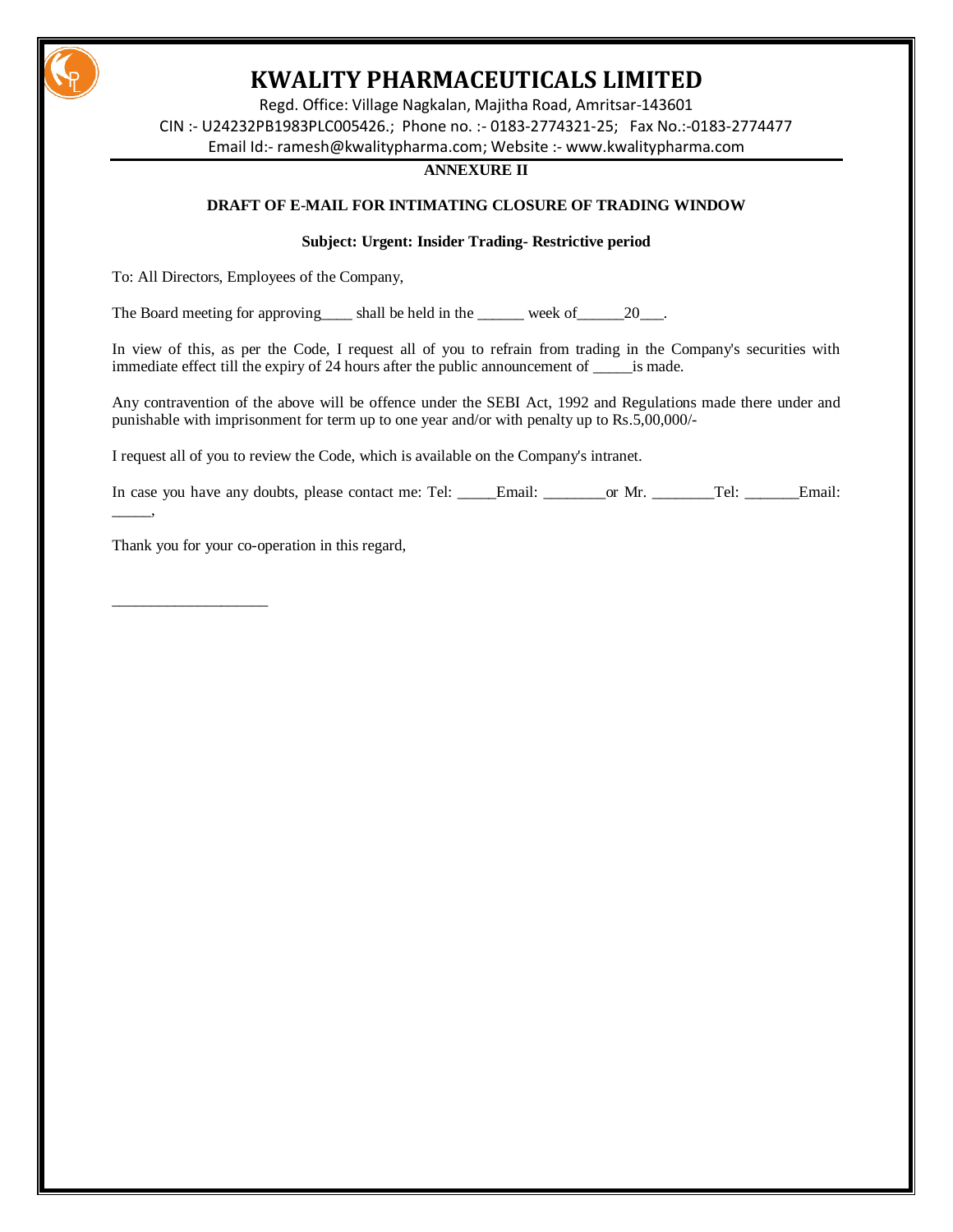

Regd. Office: Village Nagkalan, Majitha Road, Amritsar-143601 CIN :- U24232PB1983PLC005426.; Phone no. :- 0183-2774321-25; Fax No.:-0183-2774477 Email Id:- [ramesh@kwalitypharma.com;](mailto:ramesh@kwalitypharma.com) Website :- [www.kwalitypharma.com](http://www.kwalitypharma.com/)

### **ANNEXURE III**

# **SPECIMEN OF APPLICATION FOR PRE-CLEARANCE OF TRADE IN SECURITIES**

Date:

To, The Compliance Officer, **Kwality Pharmaceuticals Limited** Village Nagkalan, Majitha Road, Amritsar-143601, Punjab

Dear Sir/Madam,

# **Application for pre-clearance of trade in securities of the Company**

Pursuant to the SEBI (Prohibition of Insider Trading) Regulations, 2015 and the Code, I seek approval to purchase/ Sale/ subscription of \_\_\_\_\_\_\_\_ Securities of the Company as per details given below:

| 1              | Name of the Applicant                                                                                      |                           |  |                                                                 |                   |
|----------------|------------------------------------------------------------------------------------------------------------|---------------------------|--|-----------------------------------------------------------------|-------------------|
| 2              | Designation                                                                                                |                           |  |                                                                 |                   |
| 3              | Number of securities held as on date(including through<br>immediate relatives)                             |                           |  |                                                                 |                   |
| $\overline{4}$ | Folio No. / DP ID/ Client ID No.                                                                           |                           |  |                                                                 |                   |
| 5              | The proposal is for                                                                                        | A)<br>B)<br>$\mathcal{C}$ |  | Purchase of Securities<br>Subscription to securities<br>Sale of | <b>Securities</b> |
| 6              | Proposed date of dealing in securities                                                                     |                           |  |                                                                 |                   |
|                | Estimated number of securities proposed to be dealt                                                        |                           |  |                                                                 |                   |
| 8              | Price at which the transaction is proposed                                                                 |                           |  |                                                                 |                   |
| 9              | Current market price (as on date of application)                                                           |                           |  |                                                                 |                   |
| 10.            | Name of the immediate relative and relation if the<br>transaction is in the name of the immediate relative |                           |  |                                                                 |                   |
| 11             | Whether the proposed transaction will be through stock<br>exchange or off-market deal                      |                           |  |                                                                 |                   |
| 12             | Folio no./DP ID/ Client Id No. where the securities will be<br>credited/debited.                           |                           |  |                                                                 |                   |

I enclose here with the form of Undertaking signed by me.

Yours faithfully

(Signature of Employee)

Name: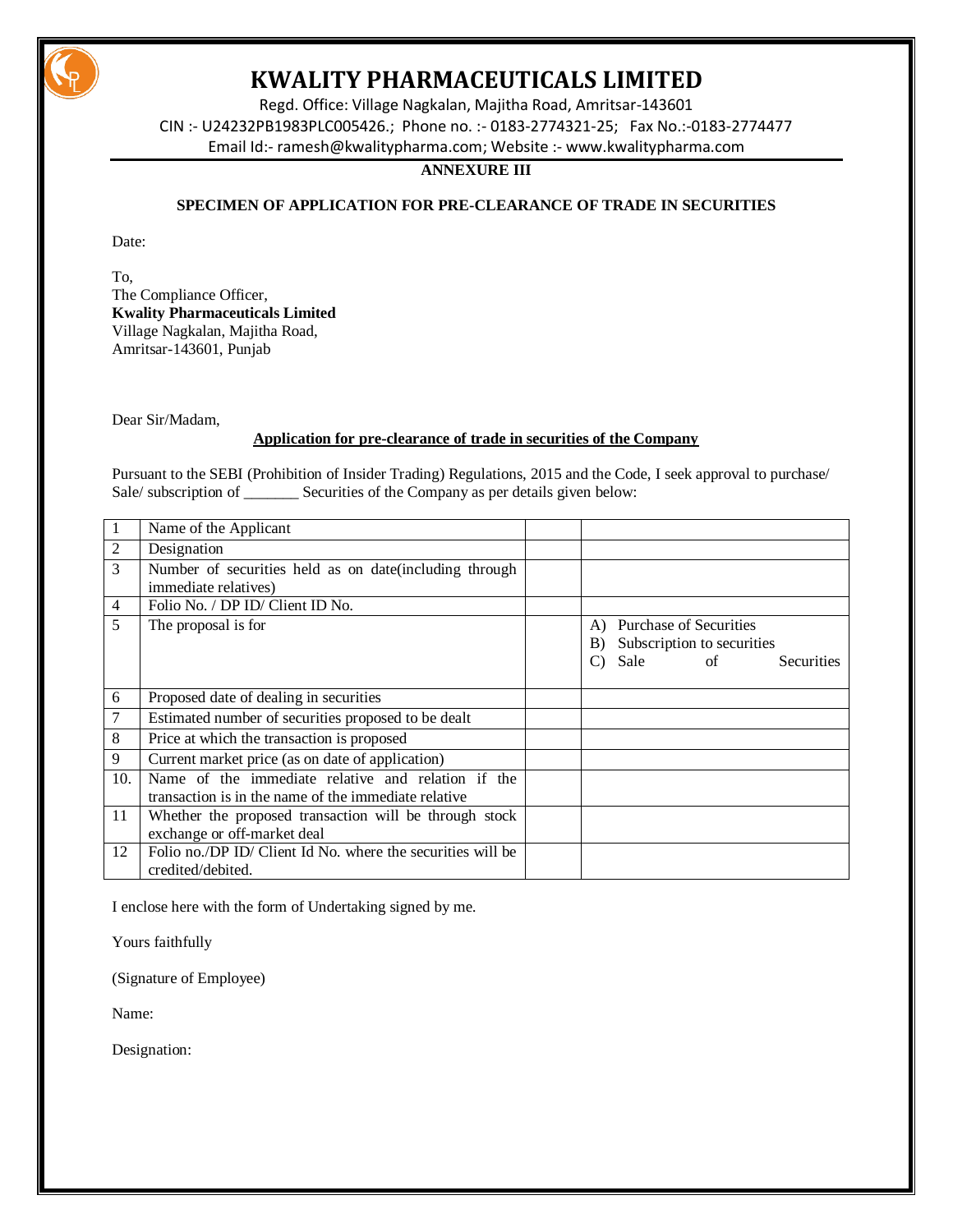

Regd. Office: Village Nagkalan, Majitha Road, Amritsar-143601 CIN :- U24232PB1983PLC005426.; Phone no. :- 0183-2774321-25; Fax No.:-0183-2774477 Email Id:- [ramesh@kwalitypharma.com;](mailto:ramesh@kwalitypharma.com) Website :- [www.kwalitypharma.com](http://www.kwalitypharma.com/)

### **ANNEXURE 4**

# **FORMAT OF UNDERTAKING TO BE ACCOMPANIED WITH THE APPLICATION FOR PRE-CLEARANCE**

# **UNDERTAKING**

Date:

To, The Compliance Officer, **Kwality Pharmaceuticals Limited** Village Nagkalan, Majitha Road Amritsar-143601, Punjab

 $\_\_$ , \_\_\_\_\_\_ of the Company, residing at \_\_\_\_\_\_\_\_ am desirous of dealing in  $*$ \_\_\_\_\_\_\_\_\_\_\_\_ Securities of the Company as mentioned in my application date for pre-clearance of the transaction.

I hereby declare that I am not in possession of or otherwise privy to any Unpublished Price Sensitive Information (as defined in this Code up to the time of signing this Undertaking.

I further declare that I cannot be deemed to be in possession of or otherwise privy to any Unpublished Price Sensitive Information for the reason that

In the event that I have access to or receive any information that could be construed as "Unpublished Price Sensitive Information" as defined in the Code, after the signing of this undertaking but before executing the transaction for which approval is sought, I shall inform the Compliance Officer of the same and shall completely refrain from dealing in the Securities of the Company until such information becomes public.

I declare that I shall hold the Securities for a minimum period of 6 months from the date of purchase and shall not enter into opposite transaction within 6 months/I have complied with the requirement of the minimum holding period of 6 months with respect to shares sold.

I declare that I have not contravened the provisions of the Code as notified by the Company from time to time.

I undertake to submit the necessary report within four days of execution of the transaction/ a 'Nil ' report if the transaction is not undertaken.

If approval is granted, I shall execute the deal within 7 trading days of the receipt of approval failing which I shall seek fresh pre-clearance and shall not execute my order until such pre-clearance is obtained.

I declare that I have made full and true disclosure in the matter.

| Signature: |  |
|------------|--|
|------------|--|

| Designation: |  |
|--------------|--|
|--------------|--|

\* Indicate number of shares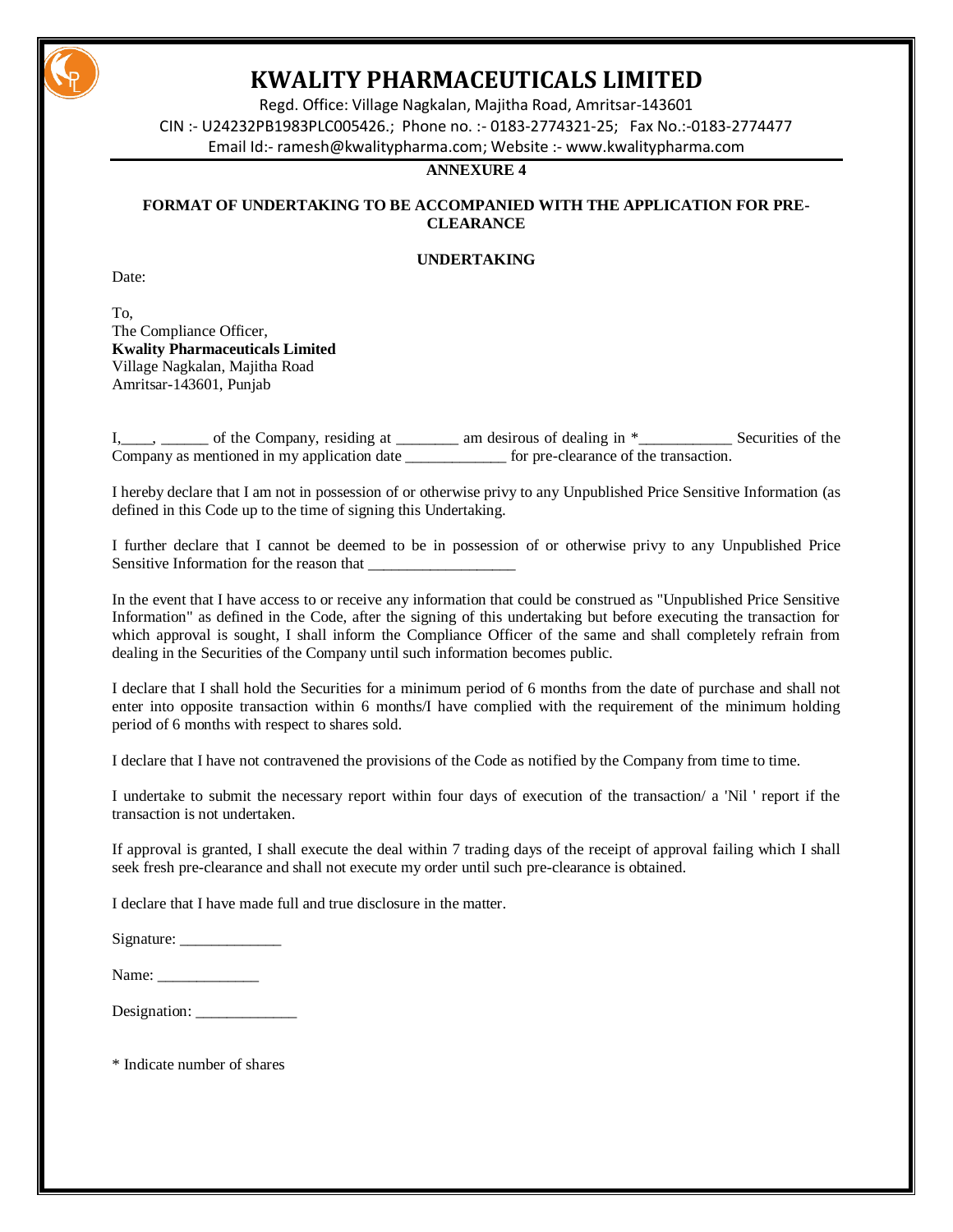

Regd. Office: Village Nagkalan, Majitha Road, Amritsar-143601 CIN :- U24232PB1983PLC005426.; Phone no. :- 0183-2774321-25; Fax No.:-0183-2774477 Email Id:- [ramesh@kwalitypharma.com;](mailto:ramesh@kwalitypharma.com) Website :- [www.kwalitypharma.com](http://www.kwalitypharma.com/)

### **ANNEXURE 5**

# **FORMAT FOR PRE-CLEARANCE ORDER**

To, Name Designation Place:

This is to inform you that your request for dealing in \_\_\_\_\_ (numbers) Securities of the Company as mentioned in your application dated \_\_\_\_\_\_\_\_ is approved. Please note that the said transaction must be completed on or before \_\_\_\_\_\_\_\_\_ (date) that is within 7 trading days from today.

In case you do not execute the approved transaction /deal on or before the aforesaid date you would have to seek fresh pre-clearance before executing any transaction/deal in the securities of the Company. Further, you are required to file the details of the executed transactions in the attached format within 2 trading days from the date of transaction/deal. In case the transaction is not undertaken a '.Nil ' report shall be necessary together with reasons for non-execution of the trade.

Yours faithfully, **For KWALITY PHARMACEUTICALS LIMITED**

COMPLIANCE OFFICER Date:  $\_\_$ 

Encl: Format for submission of details of transaction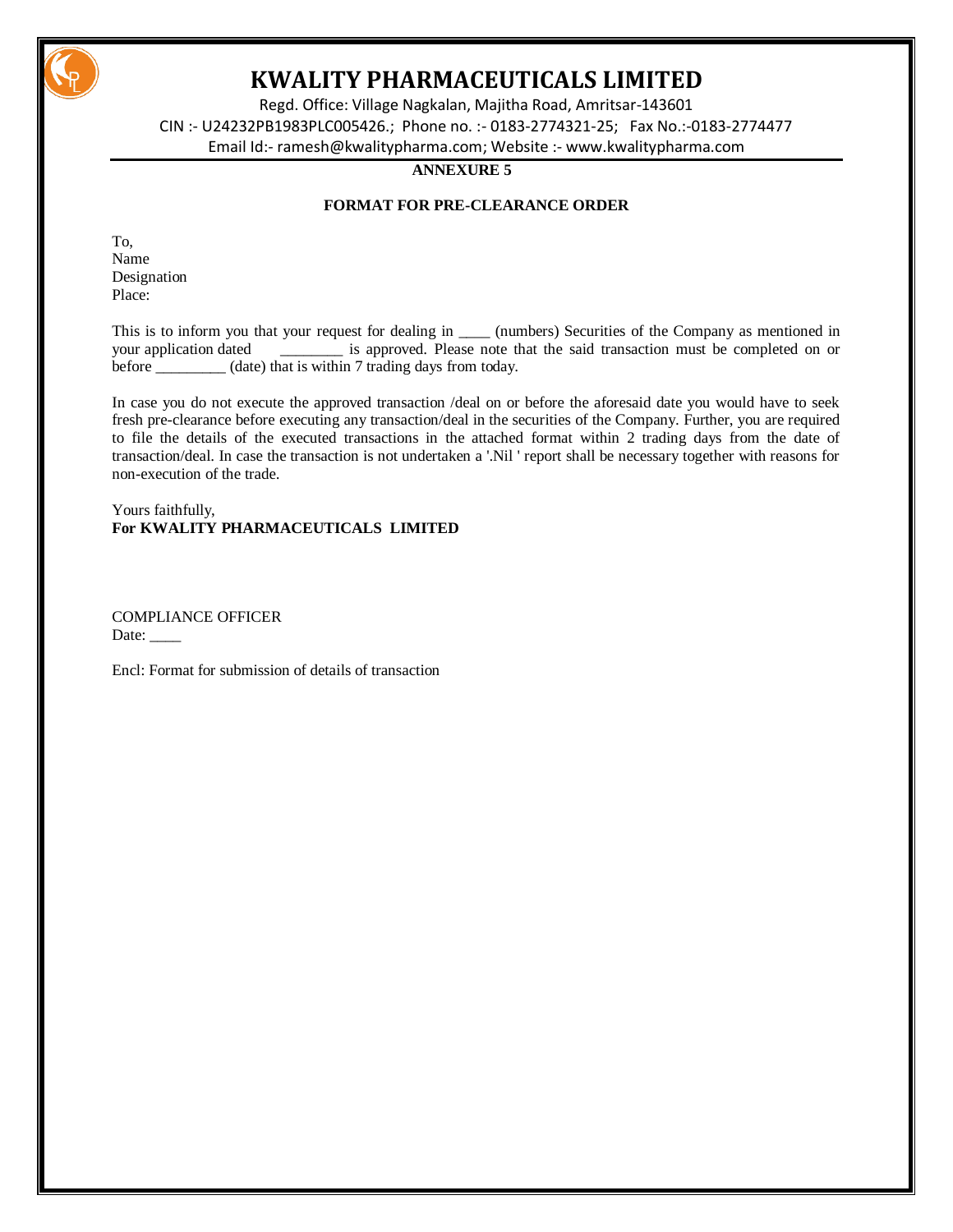

Regd. Office: Village Nagkalan, Majitha Road, Amritsar-143601 CIN :- U24232PB1983PLC005426.; Phone no. :- 0183-2774321-25; Fax No.:-0183-2774477 Email Id:- [ramesh@kwalitypharma.com;](mailto:ramesh@kwalitypharma.com) Website :- [www.kwalitypharma.com](http://www.kwalitypharma.com/)

#### **ANNEXURE 6**

### **FORMAT FOR DISCLOSURE OF TRANSACTIONS**

(To be submitted within 2 trading days of transaction /dealing in securities of the Company)

To, The Compliance Officer, Kwality Pharmaceuticals Limited Village Nagkalan, Majitha Road, Amritsar-143601, Punjab

I hereby inform that I (including through my Immediate Relative)

- have not bought / sold/ subscribed any securities of the Company for the following reasons
- have bought/sold/ subscribed to securities as mentioned below on (date)

| <b>Name of holder</b> | dealt with | No. of securities Bought/sold/subscribed | DP ID/Client ID/Folio NoPrice (Rs.) |  |
|-----------------------|------------|------------------------------------------|-------------------------------------|--|
|                       |            |                                          |                                     |  |

In connection with the aforesaid transaction(s), I hereby undertake to preserve, for a period of 3 years and produce to the Compliance officer / SEBI any of the following documents:

- i. Broker's contract note.
- ii. Proof of payment to/from brokers
- iii. Extract of bank passbook/statement(to be submitted in case of demat transaction)
- iv. Copy of Delivery instruction slip(applicable in case of sale transaction)

I agree to hold the above securities for a minimum period of six months. In case there is any urgent need to sell these securities within the said period, I shall approach the Compliance Officer for necessary approval along with reasons in writing. (Applicable in case of purchase / subscription).

I declare that the above information is correct and that no provisions of the Code and/or applicable laws/regulations have been contravened for effecting the above said transactions(s).

Date: Signature:

Name: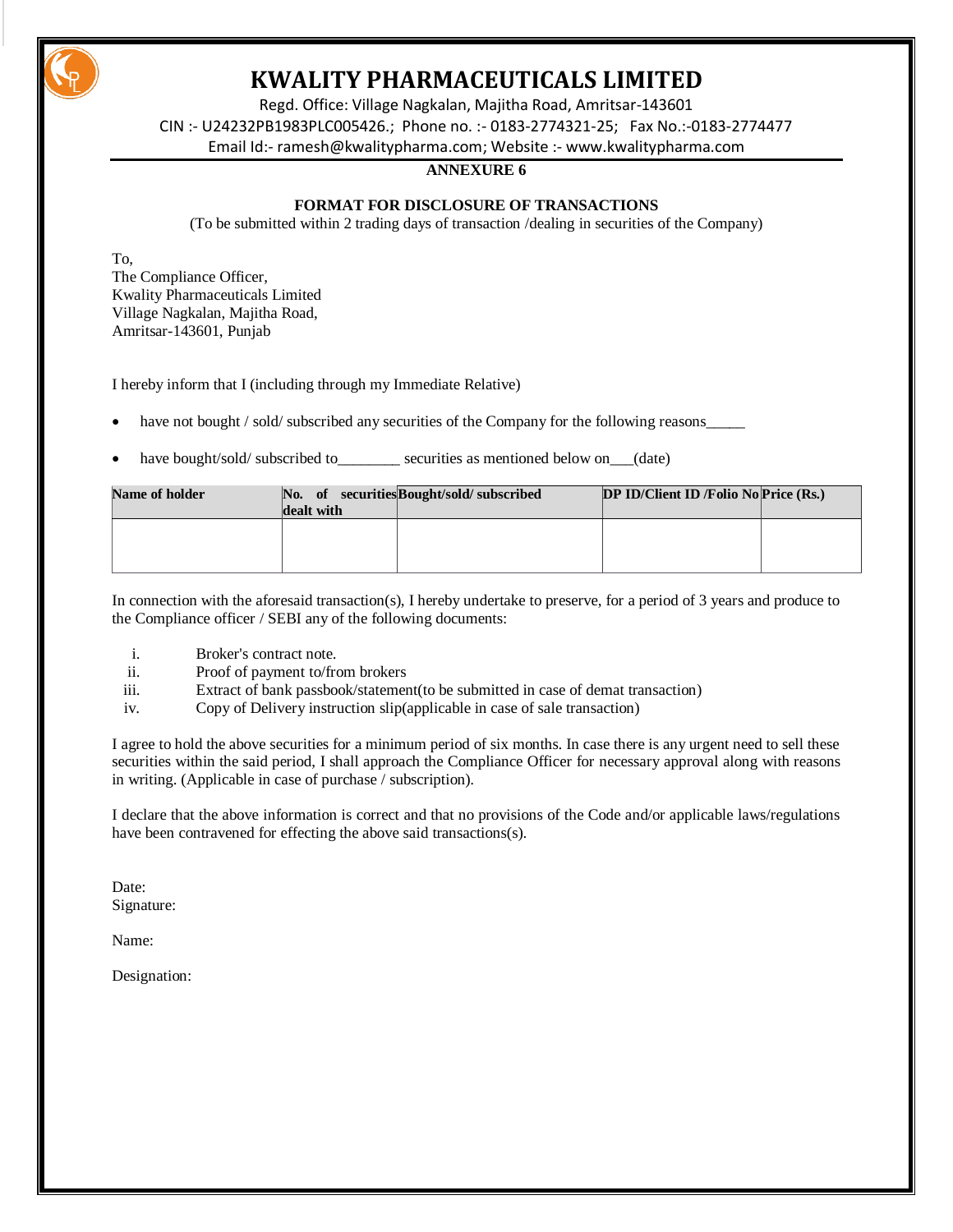

Regd. Office: Village Nagkalan, Majitha Road, Amritsar-143601 CIN :- U24232PB1983PLC005426.; Phone no. :- 0183-2774321-25; Fax No.:-0183-2774477 Email Id:- [ramesh@kwalitypharma.com;](mailto:ramesh@kwalitypharma.com) Website :- [www.kwalitypharma.com](http://www.kwalitypharma.com/)

#### **ANNEXURE 7**

# **FORMAT FOR INITIAL DISCLOSURE OF SECURITIES**

To, The Compliance Officer, **Kwality Pharmaceuticals Limited** Village Nagkalan, Majitha Road Amritsar-143601, Punjab

I, \_\_\_\_in my capacity as \_\_\_\_\_of the Company hereby submit the following details of securities held in the Company as on\_\_\_\_\_(date of becoming Designated Employee / Promoter / member of Promoter Group).

#### **I ) Details of Securities held by me:**

| <b>Type</b><br>of<br><b>Securities</b> | PAN<br>$\boldsymbol{\&}$<br>No.<br>Name.<br>address of shareholder | <b>Type</b><br>of<br><b>Securities</b> | No.<br><b>Securities held</b> | <b>Folio</b><br>No. | <b>DP</b><br><b>ID/Client ID</b> |
|----------------------------------------|--------------------------------------------------------------------|----------------------------------------|-------------------------------|---------------------|----------------------------------|
|                                        |                                                                    |                                        |                               |                     |                                  |

#### **II) Details of immediate Relative(s)**

Pursuant to the provisions of SEBI (Prohibition of Insider Trading) Regulations, 2015 and the Code, I hereby declare that I have the following Immediate Relatives:

| Sr. | <b>Name</b>               | of | the | Name, PAN No.                                   | <b>Relation</b> | with                                              | the | <b>Designated</b> |
|-----|---------------------------|----|-----|-------------------------------------------------|-----------------|---------------------------------------------------|-----|-------------------|
| No. | <b>Immediate Relative</b> |    |     | <b>&amp;address</b><br><b>of</b><br>shareholder |                 | <b>Employee/Promoter/member of Promoter Group</b> |     |                   |
|     |                           |    |     |                                                 |                 |                                                   |     |                   |

### **III) Details of securities held by Immediate Relative(s):**

| <b>Name</b><br><b>Immediate</b> | of | <b>Relationship</b> | $\mathbf{Type}$<br>of<br><b>Securities</b> | of<br>No<br><b>Securities</b> | <b>Folio</b><br>N <sub>0</sub> | DP<br><b>ID/Client</b> |
|---------------------------------|----|---------------------|--------------------------------------------|-------------------------------|--------------------------------|------------------------|
| <b>Relative</b>                 |    |                     |                                            | held                          |                                | ID                     |
|                                 |    |                     |                                            |                               |                                |                        |

Date:

Signature:

Name: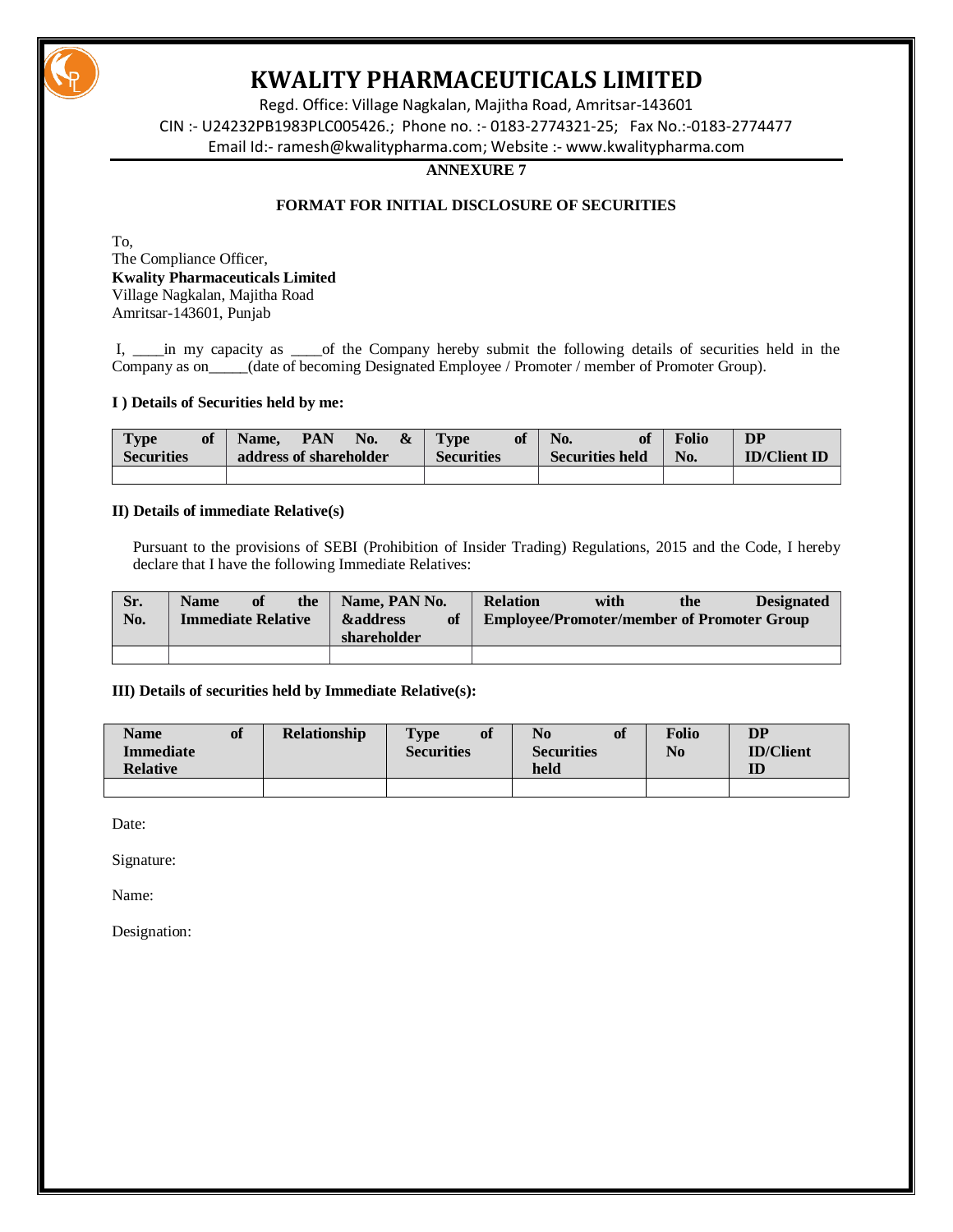

Regd. Office: Village Nagkalan, Majitha Road, Amritsar-143601 CIN :- U24232PB1983PLC005426.; Phone no. :- 0183-2774321-25; Fax No.:-0183-2774477 Email Id:- [ramesh@kwalitypharma.com;](mailto:ramesh@kwalitypharma.com) Website :- [www.kwalitypharma.com](http://www.kwalitypharma.com/)

# **ANNEXURE 8**

# **DISCLOSURE OF CHANGE IN SHAREHOLDING**

To, The Compliance Officer, Kwality Pharmaceuticals Limited Village Nagkalan, Majitha Road Amritsar-143601, Punjab

I, in my capacity as of the Company hereby submit the following details of change in holding of securities of the Company:

| Name, PAN<br>&<br>$\mathbf{n}\mathbf{o}$<br><b>Address</b><br>of<br><b>Shareholder</b> | $\mathbf{No.}$ of $\vert$<br><b>Securities</b><br>held before<br>the<br>transaction | Receipt of allotment / advice /   Nature of transaction $\&$<br>acquisition of / sale of<br>securities |  | quantity        |             |               | Trading<br>member<br>through<br>whom<br>the<br>trade<br>was<br>executed<br>with SEBI<br>registration<br>No. of the<br><b>TM</b> | <b>Exchange</b><br>which<br>on<br>the<br>sale<br>was<br>executed |
|----------------------------------------------------------------------------------------|-------------------------------------------------------------------------------------|--------------------------------------------------------------------------------------------------------|--|-----------------|-------------|---------------|---------------------------------------------------------------------------------------------------------------------------------|------------------------------------------------------------------|
|                                                                                        |                                                                                     |                                                                                                        |  | <b>Purchase</b> | <b>Sale</b> | <b>Others</b> |                                                                                                                                 |                                                                  |
|                                                                                        |                                                                                     |                                                                                                        |  |                 |             |               |                                                                                                                                 |                                                                  |

Details of change in securities held by Immediate Relatives:

| Name, PAN<br>&<br>$\mathbf{n}\mathbf{o}$<br><b>Address</b><br>of<br><b>Shareholder</b> | No.<br>of<br><b>Securities</b><br>held before<br>the<br>transaction | Receipt of allotment / advice /<br>acquisition of /<br>securities |  | sale of | Nature of transaction &<br>quantity |             |               | <b>Trading</b><br>member<br>through<br>whom<br>the<br>trade<br>was<br>executed<br><b>SEBI</b><br>with<br>registration<br>No. of the<br><b>TM</b> | <b>Exchange</b><br>which<br>on<br>sale<br>the<br>was<br>executed |
|----------------------------------------------------------------------------------------|---------------------------------------------------------------------|-------------------------------------------------------------------|--|---------|-------------------------------------|-------------|---------------|--------------------------------------------------------------------------------------------------------------------------------------------------|------------------------------------------------------------------|
|                                                                                        |                                                                     |                                                                   |  |         | <b>Purchase</b>                     | <b>Sale</b> | <b>Others</b> |                                                                                                                                                  |                                                                  |
|                                                                                        |                                                                     |                                                                   |  |         |                                     |             |               |                                                                                                                                                  |                                                                  |

I/We declare that I/We have compiled with the requirement of the minimum holding period of six months with respect to the securities purchase/sold.

Date:

Signature:

Name: